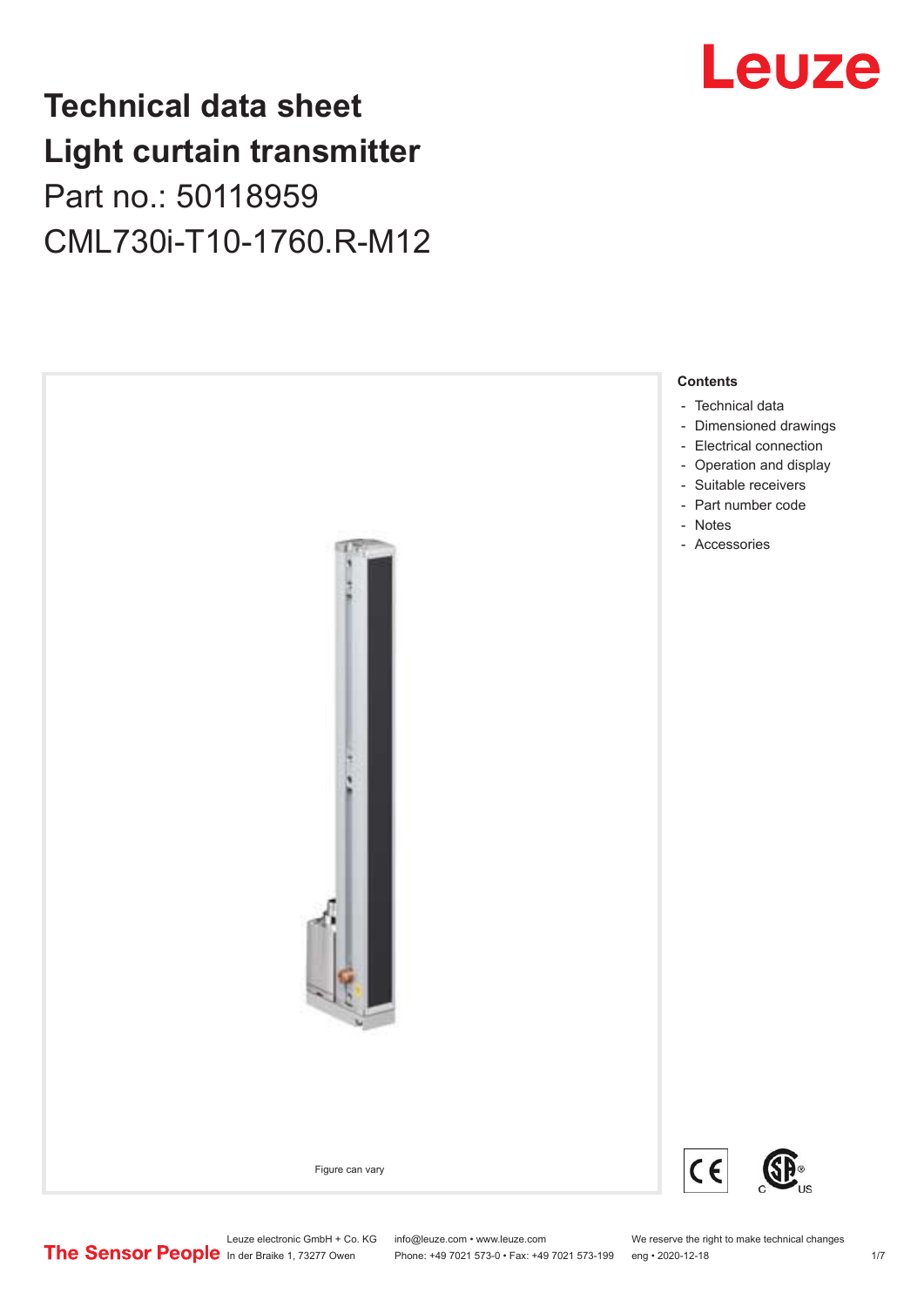## <span id="page-1-0"></span>**Technical data**

# Leuze

| <b>Basic data</b>          |                                       |
|----------------------------|---------------------------------------|
| <b>Series</b>              | 730                                   |
| <b>Operating principle</b> | Throughbeam principle                 |
| Device type                | Transmitter                           |
| <b>Contains</b>            | Accessories for the use of the BT-2R1 |

| Application | Detection of transparent objects |
|-------------|----------------------------------|
|             | Object measurement               |
|             |                                  |

### **Special version**

**Special version** Crossed-beam scanning

| Diagonal-beam scanning |  |
|------------------------|--|
| Parallel-beam scanning |  |

### **Optical data**

| <b>Operating range</b>             | Guaranteed operating range                                                                                 |
|------------------------------------|------------------------------------------------------------------------------------------------------------|
| <b>Operating range</b>             | 0.39.5m                                                                                                    |
| Operating range, transparent media | $0.33.5$ m                                                                                                 |
| <b>Operating range limit</b>       | Typical operating range                                                                                    |
| <b>Operating range limit</b>       | $0.212 \text{ m}$                                                                                          |
| <b>Measurement field length</b>    | 1.760 mm                                                                                                   |
| Number of beams                    | 176 Piece(s)                                                                                               |
| Beam spacing                       | $10 \text{ mm}$                                                                                            |
| <b>Light source</b>                | LED, Infrared                                                                                              |
| <b>LED light wavelength</b>        | 940 nm                                                                                                     |
| <b>Measurement data</b>            |                                                                                                            |
| Minimum object diameter            | 20 mm                                                                                                      |
| <b>Electrical data</b>             |                                                                                                            |
| Protective circuit                 | Polarity reversal protection                                                                               |
|                                    | Short circuit protected                                                                                    |
|                                    | <b>Transient protection</b>                                                                                |
| Performance data                   |                                                                                                            |
| Supply voltage U <sub>B</sub>      | 18  30 V, DC                                                                                               |
| <b>Residual ripple</b>             | $0 15 \%$ , From $U_{\rm B}$                                                                               |
| <b>Open-circuit current</b>        | 0  350 mA, The specified values refer<br>to the entire package consisting of trans-<br>mitter and receiver |

#### **Timing**

| <b>Readiness delay</b> | 450 ms    |
|------------------------|-----------|
| Cycle time             | $1.96$ ms |

### **Connection**

| <b>Number of connections</b> | 1 Piece(s) |
|------------------------------|------------|
| <b>Plug outlet</b>           | Rear side  |

| <b>Connection 1</b>       |                        |
|---------------------------|------------------------|
| <b>Function</b>           | Connection to receiver |
| <b>Type of connection</b> | Connector              |
| <b>Thread size</b>        | M <sub>12</sub>        |
| <b>Type</b>               | Male                   |
| <b>Material</b>           | Metal                  |
| No. of pins               | $5 - pin$              |
| Encoding                  | A-coded                |
|                           |                        |

### **Mechanical data**

| Design                   | Cubic                        |
|--------------------------|------------------------------|
| Dimension (W x H x L)    | 29 mm x 35.4 mm x 1,783 mm   |
| <b>Housing material</b>  | Metal                        |
| <b>Metal housing</b>     | Aluminum                     |
| Lens cover material      | Plastic                      |
| Net weight               | 1,900 $q$                    |
| <b>Housing color</b>     | Silver                       |
| <b>Type of fastening</b> | Groove mounting              |
|                          | Via optional mounting device |
|                          |                              |

### **Operation and display**

| Type of display | I FD.      |
|-----------------|------------|
| Number of LEDs  | 1 Piece(s) |

### **Environmental data**

| Ambient temperature, operation | -30  60 °C |
|--------------------------------|------------|
| Ambient temperature, storage   | -40  70 °C |

#### **Certifications**

| Degree of protection     | IP 65         |
|--------------------------|---------------|
| <b>Protection class</b>  | Ш             |
| <b>Certifications</b>    | c CSA US      |
| <b>Standards applied</b> | IEC 60947-5-2 |

### **Classification**

| <b>Customs tariff number</b> | 90314990 |
|------------------------------|----------|
| eCl@ss 5.1.4                 | 27270910 |
| eCl@ss 8.0                   | 27270910 |
| $eC$ <sub>l</sub> $@ss$ 9.0  | 27270910 |
| eCl@ss 10.0                  | 27270910 |
| eCl@ss 11.0                  | 27270910 |
| <b>ETIM 5.0</b>              | EC002549 |
| <b>ETIM 6.0</b>              | EC002549 |
| <b>ETIM 7.0</b>              | EC002549 |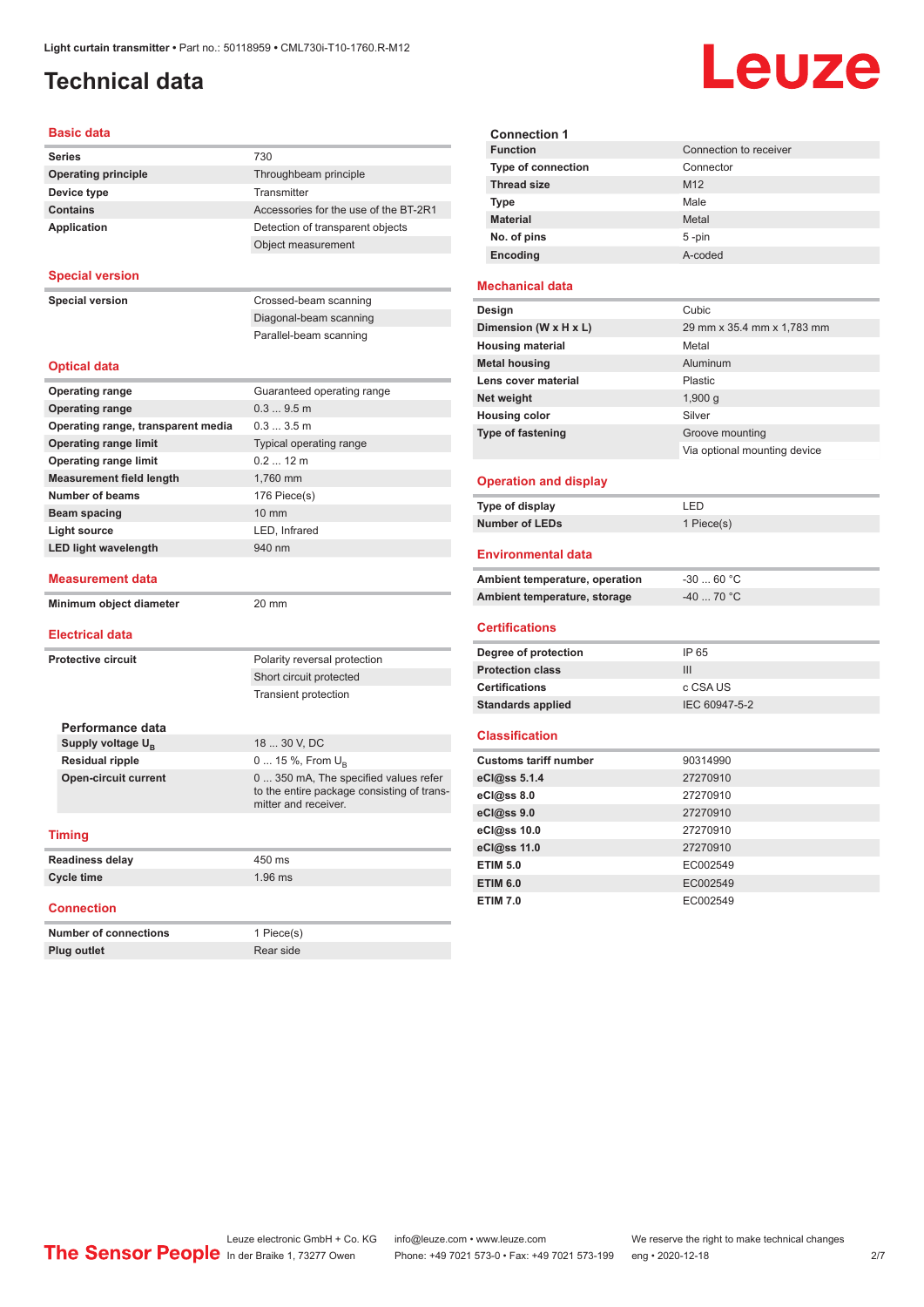## <span id="page-2-0"></span>**Dimensioned drawings**

All dimensions in millimeters



- A Beam spacing 10 mm
- B Measurement field length 1760 mm
- F M6 thread
- G Fastening groove
- 
- T Transmitter
- R Receiver
- Y 5 mm



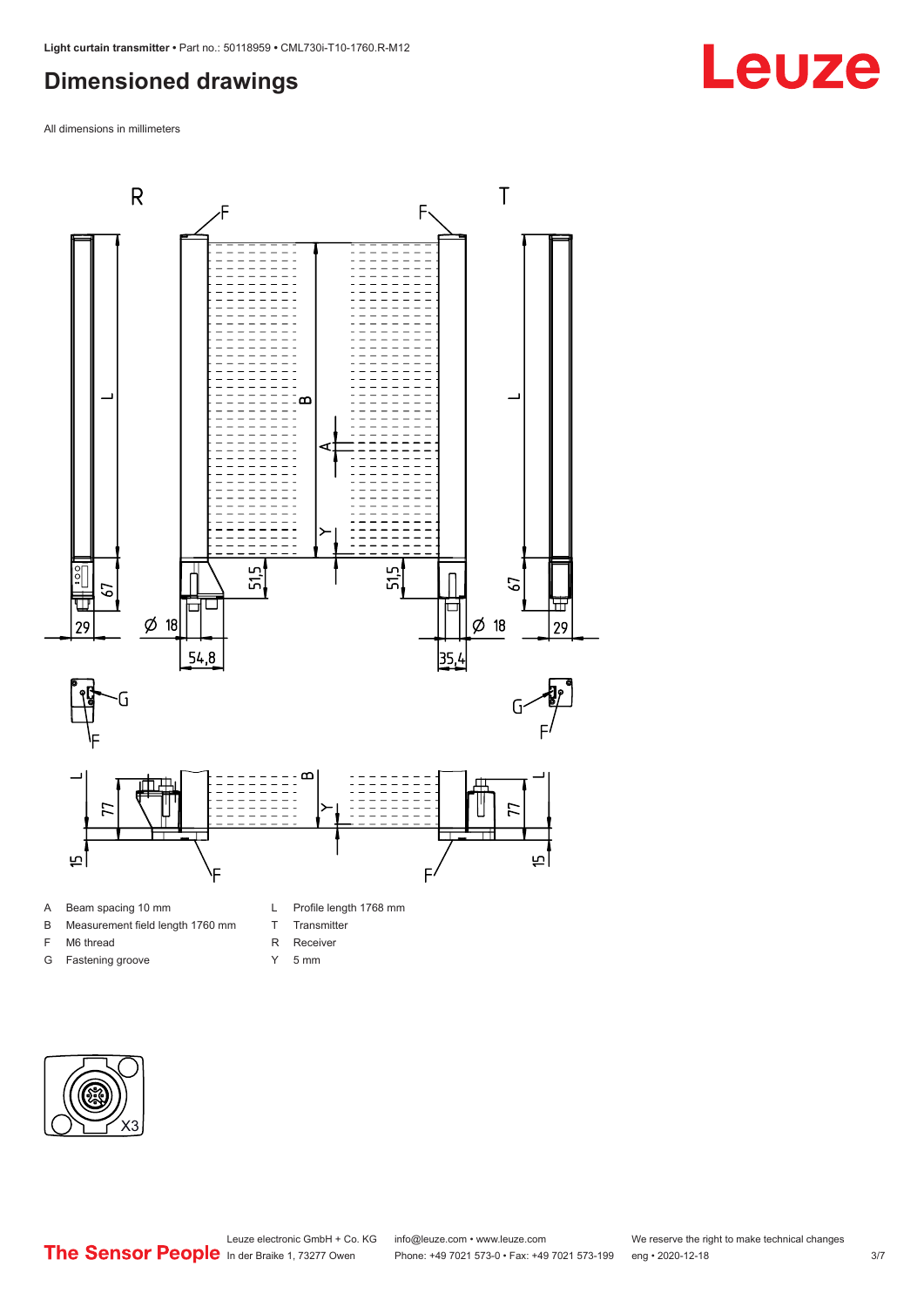## <span id="page-3-0"></span>**Electrical connection**

# Leuze

### **Connection 1**

| <b>Function</b>    | Connection to receiver |
|--------------------|------------------------|
| Type of connection | Connector              |
| <b>Thread size</b> | M12                    |
| <b>Type</b>        | Male                   |
| <b>Material</b>    | Metal                  |
| No. of pins        | $5 - pin$              |
| Encoding           | A-coded                |

### **Pin Pin assignment 1** FE/SHIELD **2** V+ **3** GND **4** RS 485 Tx+ **5** RS 485 Tx-



## **Operation and display**

| Display                                      | <b>Meaning</b>                                           |
|----------------------------------------------|----------------------------------------------------------|
| Green, continuous light                      | Continuous mode                                          |
| Off                                          | No communication with the receiver / waiting for trigger |
| green, flashing in sync with the measurement | Measurement frequency display                            |

## **Suitable receivers**

| Part no. | <b>Designation</b>            | <b>Article</b>         | <b>Description</b>                                                                                                          |
|----------|-------------------------------|------------------------|-----------------------------------------------------------------------------------------------------------------------------|
| 50119096 | CML730i-R10-<br>1760.R/CN-M12 | Light curtain receiver | Operating range: 0.3  9.5 m<br>Interface: CANopen<br>Connection: Connector, M12, Rear side, 8-pin                           |
| 50119257 | CML730i-R10-<br>1760.R/CV-M12 | Light curtain receiver | Operating range: 0.3  9.5 m<br>Analog outputs: 2 Piece(s), Voltage, Current<br>Connection: Connector, M12, Rear side, 8-pin |
| 50123400 | CML730i-R10-<br>1760.R/D3-M12 | Light curtain receiver | Operating range: 0.3  9.5 m<br>Interface: RS 485 Modbus<br>Connection: Connector, M12, Rear side, 8-pin                     |
| 50119177 | CML730i-R10-<br>1760.R/L-M12  | Light curtain receiver | Operating range: 0.3  9.5 m<br>Interface: IO-Link<br>Connection: Connector, M12, Rear side, 8-pin                           |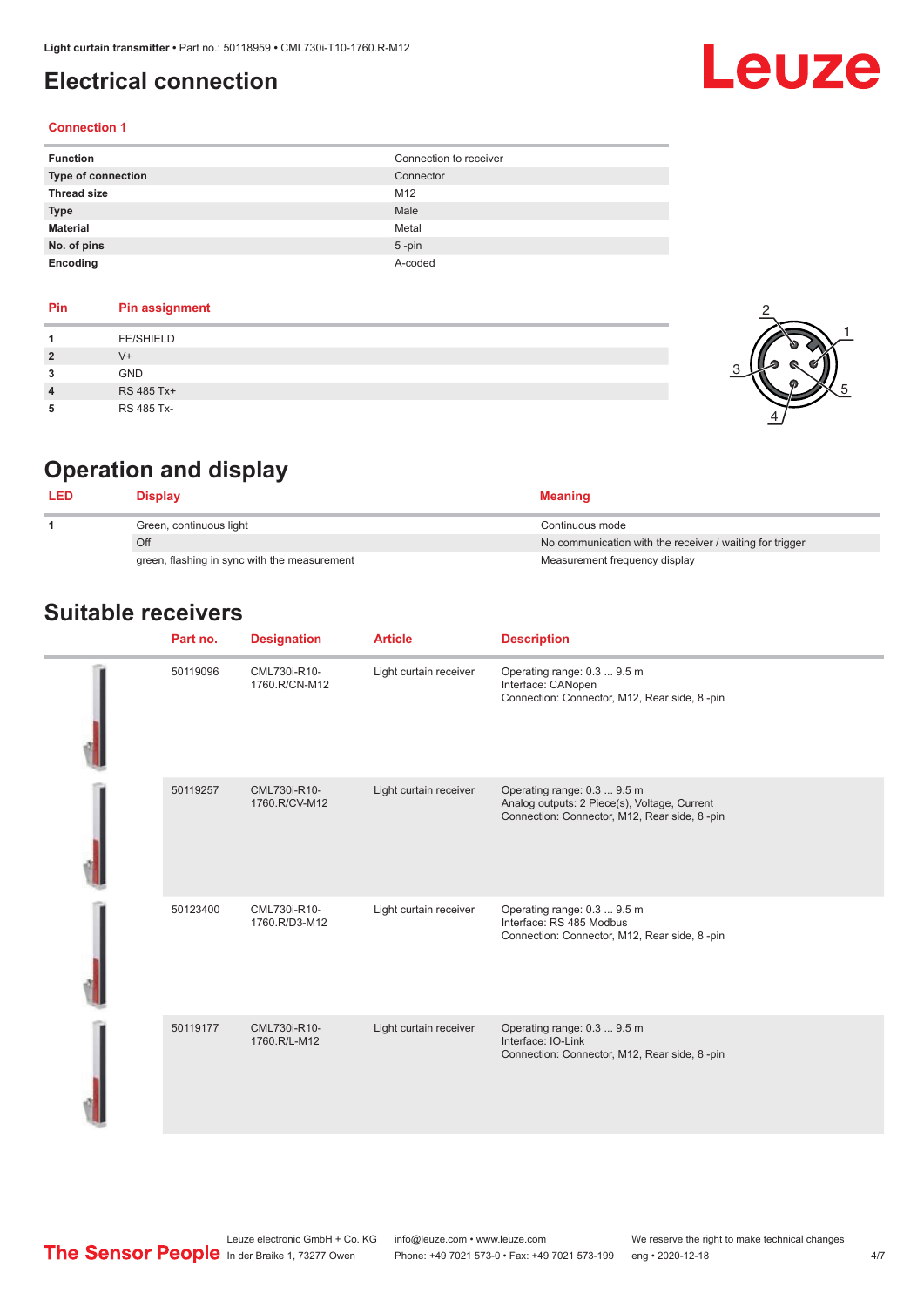## <span id="page-4-0"></span>**Suitable receivers**

# Leuze

| Part no. | <b>Designation</b>            | <b>Article</b>         | <b>Description</b>                                                                                    |
|----------|-------------------------------|------------------------|-------------------------------------------------------------------------------------------------------|
| 50123144 | CML730i-R10-<br>1760.R/PB-M12 | Light curtain receiver | Operating range: 0.3  9.5 m<br>Interface: PROFIBUS DP<br>Connection: Connector, M12, Rear side, 8-pin |
| 50131763 | CML730i-R10-<br>1760.R/PN-M12 | Light curtain receiver | Operating range: 0.3  9.5 m<br>Interface: PROFINET<br>Connection: Connector, M12, Rear side, 8-pin    |

### **Part number code**

Part designation: **CML7XXi-YZZ-AAAA.BCCCDDD-EEEFFF**

| <b>CML</b>  | <b>Operating principle</b><br>Measuring light curtain                                                                                     |
|-------------|-------------------------------------------------------------------------------------------------------------------------------------------|
| 7XXi        | <b>Series</b><br>720i: 720i series<br>730i: 730i series                                                                                   |
| Υ           | Device type<br>T: transmitter<br>R: receiver                                                                                              |
| <b>ZZ</b>   | Beam spacing<br>$05:5$ mm<br>10:10 mm<br>20:20 mm<br>40:40 mm                                                                             |
| <b>AAAA</b> | Measurement field length [mm], dependent on beam spacing                                                                                  |
| в           | Equipment<br>A: connector outlet, axial<br>R: rear connector outlet                                                                       |
| <b>CCC</b>  | Interface<br>L: IO-Link<br>/CN: CANopen<br>/PB: PROFIBUS<br>/PN: PROFINET<br>/CV: Analog current and voltage output<br>/D3: RS 485 Modbus |
| <b>DDD</b>  | <b>Special equipment</b><br>-PS: Power Setting                                                                                            |
| EEE         | <b>Electrical connection</b><br>M12: M12 connector                                                                                        |
| <b>FFF</b>  | -EX: Explosion protection                                                                                                                 |
| <b>Note</b> |                                                                                                                                           |
|             |                                                                                                                                           |
|             | $\&$ A list with all available device types can be found on the Leuze website at www.leuze.com.                                           |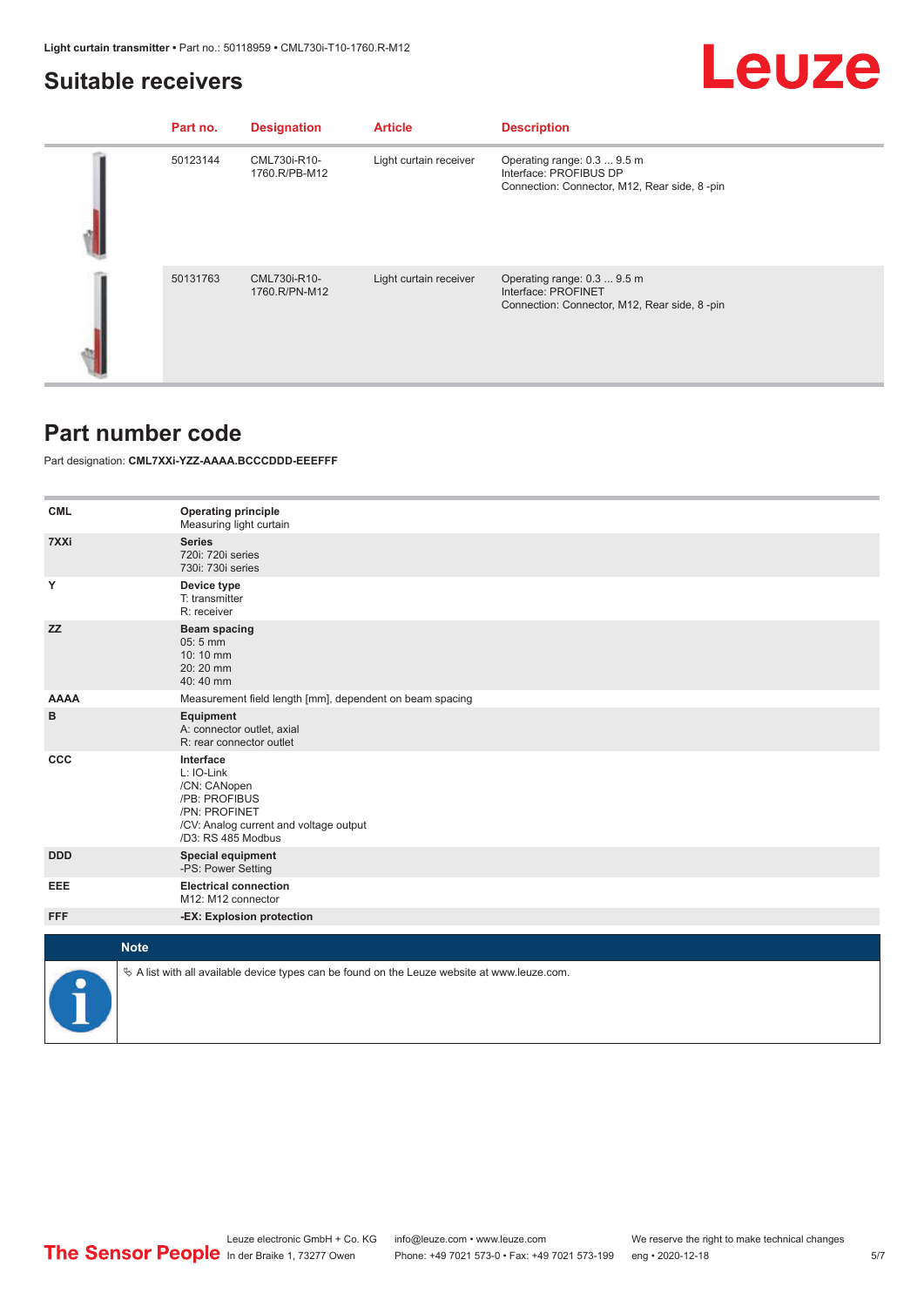## <span id="page-5-0"></span>**Notes**



### **Observe intended use!**

 $\%$  This product is not a safety sensor and is not intended as personnel protection.

 $\%$  The product may only be put into operation by competent persons.

 $\%$  Only use the product in accordance with its intended use.

| <b>For UL applications:</b>                                                                                                                                                     |
|---------------------------------------------------------------------------------------------------------------------------------------------------------------------------------|
| $\%$ For UL applications, use is only permitted in Class 2 circuits in accordance with the NEC (National Electric Code).                                                        |
| These proximity switches shall be used with UL Listed Cable assemblies rated 30V, 0.5A min, in the field installation, or equivalent (categories: CYJV/<br>CYJV7 or PVVA/PVVA7) |

### **Accessories**

### Connection technology - Interconnection cables

|   |        | Part no. | <b>Designation</b>                     | <b>Article</b>        | <b>Description</b>                                                                                                                                                                                                                                    |
|---|--------|----------|----------------------------------------|-----------------------|-------------------------------------------------------------------------------------------------------------------------------------------------------------------------------------------------------------------------------------------------------|
| 國 | ⊕<br>œ | 50129781 | <b>KDS DN-M12-5A-</b><br>M12-5A-P3-050 | Interconnection cable | Suitable for interface: IO-Link, DeviceNet, CANopen<br>Connection 1: Connector, M12, Axial, Female, A-coded, 5-pin<br>Connection 2: Connector, M12, Axial, Male, A-coded, 5-pin<br>Shielded: Yes<br>Cable length: 5,000 mm<br>Sheathing material: PUR |

## Mounting technology - Mounting brackets

|               | Part no. | <b>Designation</b> | <b>Article</b>      | <b>Description</b>                                                                                                                                                                                                        |
|---------------|----------|--------------------|---------------------|---------------------------------------------------------------------------------------------------------------------------------------------------------------------------------------------------------------------------|
| <b>Altres</b> | 50142900 | BT 700M.5-2SET     | Mounting device set | Design of mounting device: Bracket mounting<br>Fastening, at system: Through-hole mounting, T slotted hole<br>Mounting bracket, at device: Screw type, Sliding block<br>Type of mounting device: Rigid<br>Material: Steel |

## Mounting technology - Swivel mounts

| Part no. | <b>Designation</b> | <b>Article</b>       | <b>Description</b>                                                                                                                                          |
|----------|--------------------|----------------------|-------------------------------------------------------------------------------------------------------------------------------------------------------------|
| 429046   | <b>BT-2R1</b>      | Mounting bracket set | Fastening, at system: Through-hole mounting<br>Mounting bracket, at device: Clampable<br>Type of mounting device: Turning, 360°<br>Material: Metal, Plastic |

Leuze